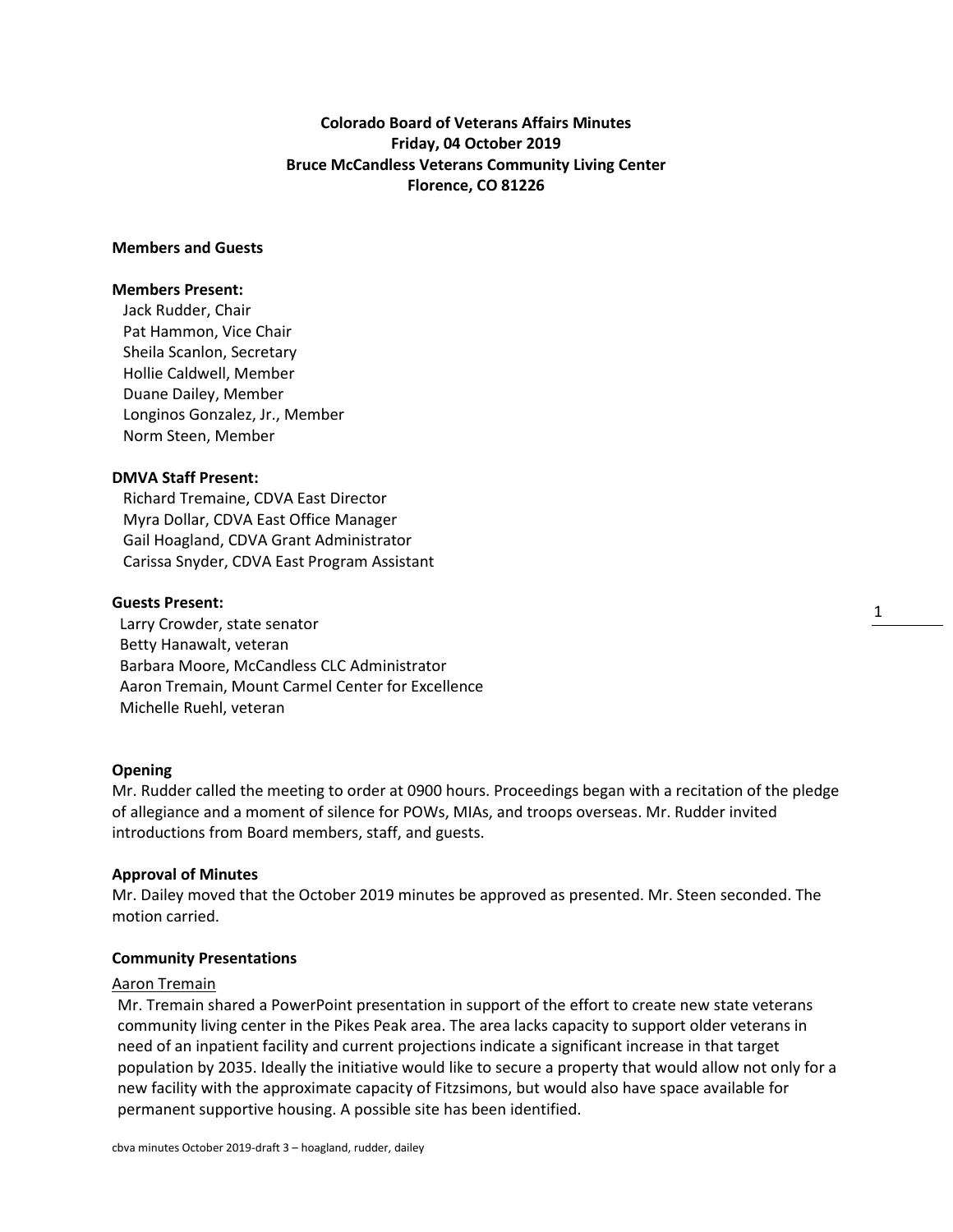The facility would provide long term care, memory care, respite care, and rehabilitation. The intended model is a public-private partnership similar to that used in Walsenburg. Advocates are requesting the support of the Board because the state would pay 35% of the costs to establish the new facility.

Dr. Caldwell said that sustainability of the facility should also be considered, since while the population of older veterans in Colorado is projected to increase in the near future it is expected to then decline. Ms. Hammon asked if any legislative action would be taken this in the upcoming session. Mr. Tremain said that is currently uncertain. Mr. Crowder asked if the new facility would impact the census at McCandless and Mr. Tremain said that is probable.

Ms. Scanlon asked if the Board could encourage the support of The Adjutant General and the governor's office. Mr. Steen that without a concrete proposal there may be nothing yet to support. Mr. Gonzalez said the Board could offer general support of the strategic effort to support the need for long term care for older veterans in the Pikes Peak region. He cautioned the Board it might not be beneficial to support the legislation before it is written, as the product could include details that the Board would not support. The Board agreed with Mr. Gonzalez suggestion to support the strategic effort and he so moved. Ms. Hammons seconded. The Board will notify The Adjutant General and the governor's office that it supports the concept of a veterans community living center in the Pikes Peak region.

### Betty Hanawalt

Ms. Hanawalt presented about the American Legion Auxiliary on behalf of Theresa Brandt, presidentelect of The Auxiliary Department of Colorado. Both the National Auxiliary and the Department of Colorado were founded by Congressional charter in 1919. The mission was to offer establish rehabilitation and supportive care for soldiers returning from the war. Through World War II, the organization continued to provided and expand medical aid and assistance to veterans in need, adding a home services component in 1974. Today the Auxiliary advocates for veterans and promotes patriotism through a variety of community programs in hospitals, clinics, and schools.

### *The Board here recessed at 10:34 and resumed at 10:45*

### **Unfinished Business**

Widow's Tax Letter: the final corrections have been submitted and the letter is being finalized for Mr. Rudder's signature.

Bylaw Review: the bylaw committee intends to meet by phone prior to the stated meeting November. The meeting will have minutes kept and seven days' public notice will be provided.

CCI Panel: Mr. Steen presented his recommendations for the veterans' panel at the CCI winter convention on 02 December. He proposed including a county veteran service officer, a state veterans service officer as well as a member of the Board. The Board accepted his recommendations by consensus.

#### **New Business**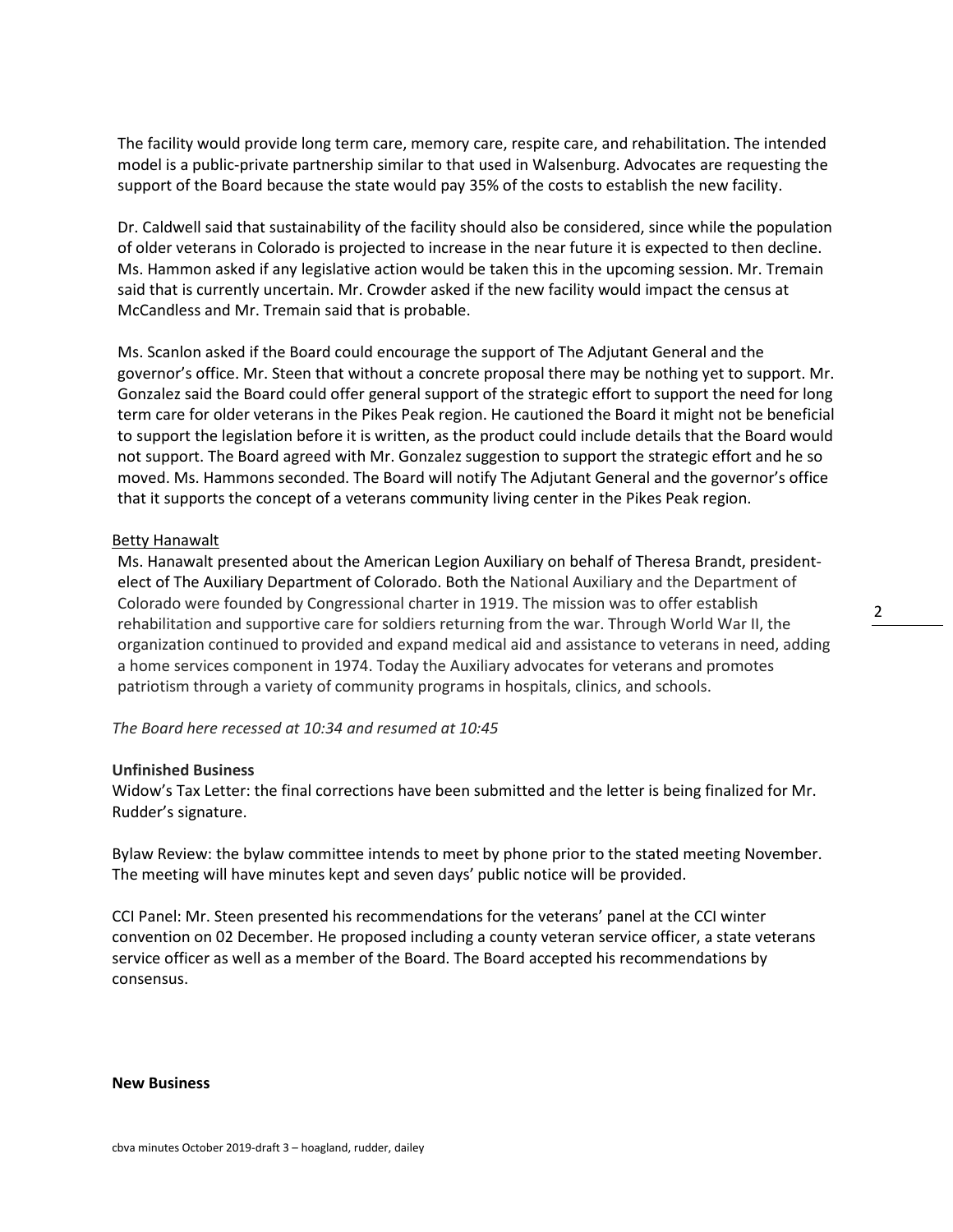VTF funding request: Ms. Hoagland presented a VTF funding request from Veterans Memorial Cemetery. The cemetery requested \$24,400.00 for necessary repairs, specifically to replace concrete that allows water accumulation under the footing of the administration building, address shifting sidewalks throughout the cemetery, sidewalk cracks and joint repairs, and repair of water damage that affects the integrity of the mail roadway. It Mr. Steen moved and Ms. Hammon seconded to fund this request in the requested amount of \$24,400.00. The motion carried.

Ms. Scanlon asked the Board consider whether holding meetings in the evenings would allow a greater number of veterans to attend. Mr. Steen said that publishing a meeting calendar six months ahead would also help. Ms. Scanlon suggested that the December meeting could be held on Thursday evening rather than Friday morning. Mr. Dailey said that could prove difficult for Board members who work full time and need to travel to the meeting. Ms. Hammon said that she is willing speak to Post 103 in Littleton about meeting space in December and to inquire about the possibility of an evening meeting and report back to the Board.

Ms. Hammon said that Michael Kilmer has begun his position as director of VHA ECHCS and that she would like to invite him to speak at the November meeting. Mr. Rudder said that he would speak to Rene Simard to ensure that the Board members attending the luncheon after the November meeting have a table together.

## **CLC Presentation**

Barbara Moore introduced Dave, the president of the residents' council. She thanked the Board for the Veterans Trust Fund Grant awards current and past. It has helped them to afford essential construction and is currently funding the establishment of a Scandent system. She said McCandless serves a wide range of care need and that the resident council is essential to McCandless because in their facility the residents drive the decisions concerning priorities and improvements. The group also selects the activities and events to ensure they are occasions that the residents enjoy. Dave also thanks the Board for the VTF funds and for the support. He said that enjoys the community at McCandless. He spent some time at another state CLC and was happy to return to Florence. Mr. Steen asked if there is pressure to keep a full census. Ms. Moore said there is not pressure but it is important. They have to have 94 residents to maintain their full funding. He asked if they experience any marketing challenges. Ms. Moore said that one is that they have no private rooms, and the rooms they have are small. Redesigns of the space have been considered, but they are disruptive and very expensive.

### **Reports**

Mr. Tremaine said that representatives from the woman veteran advocacy group met with the governors' office and that the meeting was productive. CDVA East will soon announce a VSO position that will emphasize diversity and inclusion. The MOU with VHA will allow VSOs to visit inpatient veterans for claims assistance is still in progress.

Mr. Ruder referred the Board to Mr. Robinson's written report and said that Mr. Robinson has accepted the appointment as the Board's liaison to the SVCLC Commission and to the Veterans Monument Trust. Ms. Scanlon reminded the Board that now that some compensation improvements have been made in regard to CLC staff who provide direct care, the next anticipated legislation will probably concern compensations for nutrition and facilities staff.

Ms. Hoagland referred the Board to her submitted reports. Of note was that at year-end of the last cycle, veterans' self-reported outcomes match the statutory priorities of each grant, with the majority of